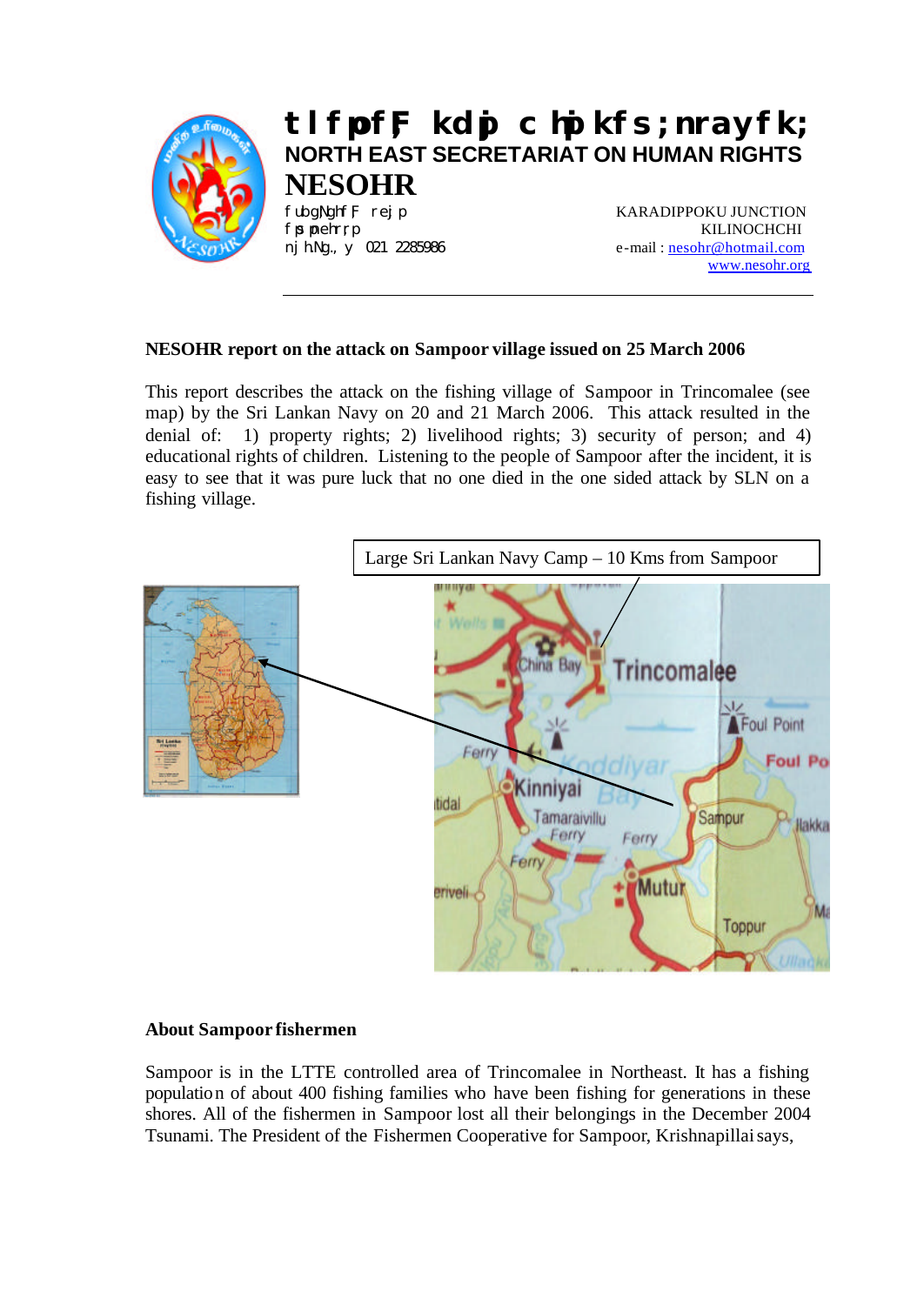"*After long delays, on 5 March 2006, some of the families using boats, nets and engines donated by INGOs went to the sea for the first time after the tsunami. SLN opened fire at them. The frightened fishermen left their nets in the sea and ran to the shore*".

The Sampoor fishermen have been subjected to constant harassment by the SLN throughout the ceasefire period of four years. As a result the fishermen restricted their fishing to within 1 Km from the shores. In the recent months they have not been able to do even this due to increased level of harassment. On 19 March 2006 some of the fishermen were fishing using lamps from the shore. They did not venture even 500 metres into the sea. SLN opened fire at them and damaged two of their boats. The fishermen swam to the shore.

## **The attack**

At 11.00 am on 20 March 2006, Sri Lankan Navy (SLN) opened fire on the village of Sampoor. While both LTTE and SLN have accused each other of firing at the other, it is the people's account that is presented here. One of the points raised by the villagers is that the wide spread shelling on the village is unwarranted to neutralize any perceived possibility of attack on the SLN by LTTE.

The following people from the village of Sampoor have given us statements about the SLN firing on 20 March 2006.

**Principal of the school Sampoor Maha Vidyalayam:** "*At 12 noon on 20 March 2006, SLN stationed in the sea near Sampoor opened fire towards Sampoor and several bullets and shells belonging to heavy weapons fell on our school playground. Our students and teachers are terrified as a result. The classes and learning have been disrupted by this*".

**M Rasakumar:** "*I was working on a project supported by the Italian organization INTERSAS in their office in Sampoor. On 20 March 2006 at 12.45 pm two shells fell on the roof of the office of INTERSAS. There were two big holes in the roof and the walls of the office were also damaged as a result. Luckily no one was hurt. However, my job is in jeopardy because many of my co-workers have refused to continue to work and have gone elsewhere*".

The following homeowners in Sampoor, each from a different home has given us their account of what happened.

**Varaladchmi**, whose home was damaged by the shelling, lost her husband to the December 2004 Tsunami. **Sugunathas**, whose home was damaged, is a traditional fisherman and yet was eking out a living as a labourer because of the harassment by SLN at sea.

Shells fell into the section of **Tamilselvi** and broke trees. Shells fell through the roof of the home of **Kathiravelupillai**. Shell fell right next to **Revathy** who was at her home. Shells started falling in **Kandu**'s home and he picked up his children and ran to a relative's house. Shells fell next to the sleeping **grandchild of Savithri**. Shells also fell